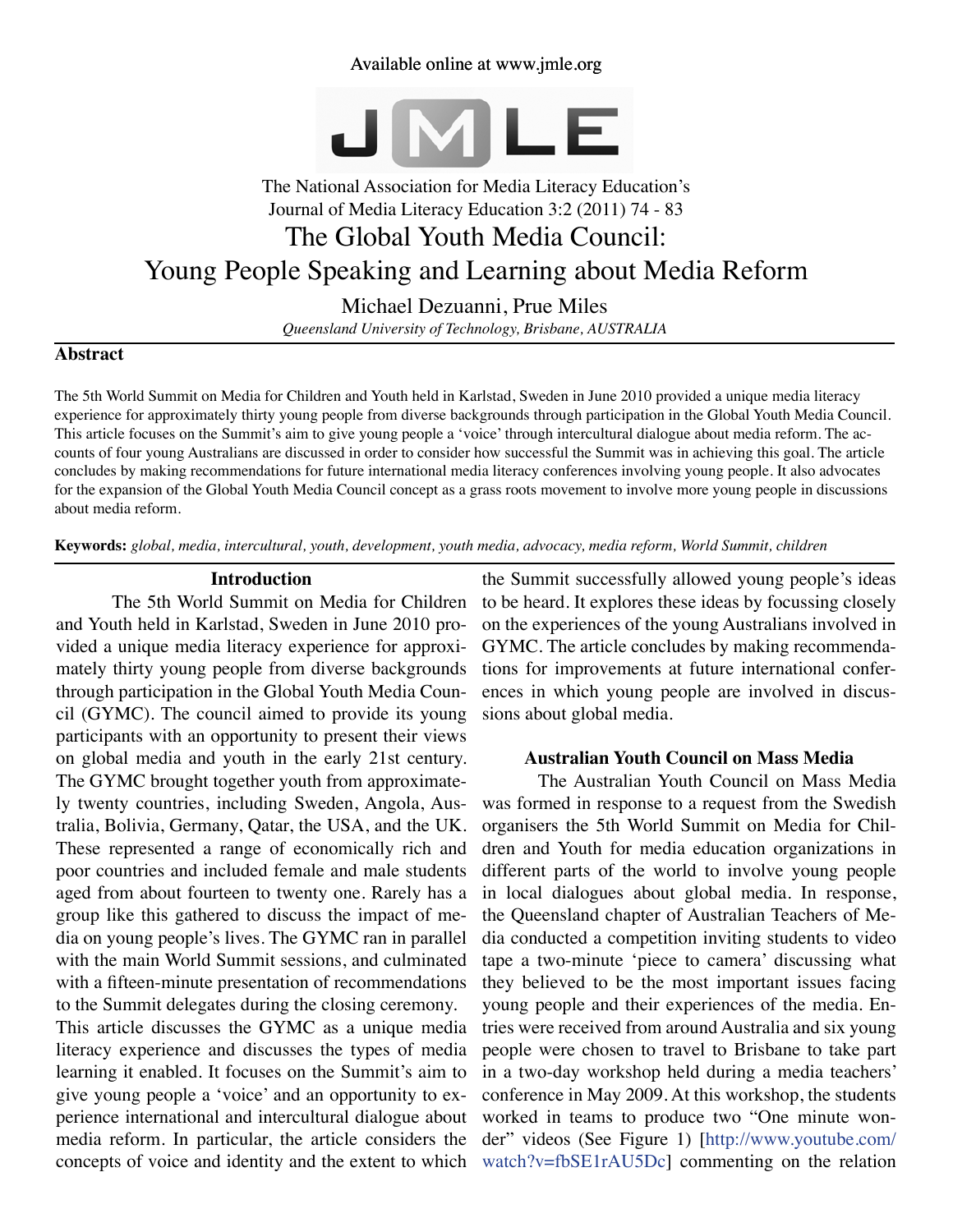

**Figure 1:** One minute wonder produced by students from the Australian Youth Council on Mass Media.

ship between young people and media. At the end of the second day, the students were required to screen their videos and take part in a question and answer session with teachers during the final session of the conference.

The production of these videos [[http://www.](http://www.youtube.com/watch?v=Ixwjw7CIGB8) [youtube.com/watch?v=Ixwjw7CIGB8\]](http://www.youtube.com/watch?v=Ixwjw7CIGB8) provided the students with an opportunity to work together to discuss the issues they believed to be central to the relationship between young people and media and to use the short video form to express these ideas to an adult audience. In this sense, the students entered a dialogue with each other and with a broader audience about the media. As Goodman has argued, media production is an important means of engaging young people in dialogue about media (Goodman and Greene 2003). Each of the videos focused on the ways in which the media tend to construct problematic, negative, or marginalising representations of young people. It is worth noting that prior to these two workshop days, these six students had not previously met and had to undertake quite a bit of negotiation to develop their ideas. The dialogue about their ideas was extended when the videos were screened to teachers at the conference and the students were required to answer questions about content of the videos.

After this experience, the students were invited to take part in the trip to Sweden to be part of the Global Youth Media Council. Four students accepted this invitation and began to take part in online conversations via a Facebook group with the members of other youth media councils from around the world. This involved responding to a series of questions about national media posted by members of Sweden's youth media council. Less formal conversations between members of the youth councils also began as individuals 'friended' each other in the social networking space. At the local level, the Australian students were required to undertake fundraising activities in their school communities to pay for their international flights and accommodation in Sweden. The students also received generous sponsorship from a local film distribution company and a charitable trust with an interest in international educational experiences for young people.

#### **The Global Youth Media Council**

The Global Youth Media Council took place in parallel to the main program at the 5th World Summit on Media for Children and Youth. While media educators, teachers, policy makers and industry representatives met for a series of keynote presentations and discussions, the 30 members of the Youth Council met each afternoon as a small group to discuss and respond to issues relating to young people and global media. During the mornings, members of the Youth Council took part in the main Summit sessions, attending keynote presentations and practical production workshops. In addition, the Australian youth delegates wrote a series of articles based on interviews with the keynote speakers, which were then published in the summit newsletter and posted online. Each afternoon, the Youth Council met to develop a series of recommendations to be presented during the Summit's closing ceremony, which took the form of both statements and as a series of short media productions. These sessions were facilitated by a youth advocacy specialist from the United Kingdom assisted by several members of the UK Youth Council. The first three days of the Youth Council workshops consisted of a series of organised activities to facilitate dialogue to allow young people from different countries to present their views on the media issues relevant in their countries. A broad range of issues and concerns were discussed in robust, long, and complex conversations before they were distilled into six main recommendations (see Figures 2, 3, and 4). The Youth Council members also took part in an 'action' in which they marched through the main Summit at lunch time, chanting and asking Summit delegates to sign a petition supporting their recommendations. This process reflected a version of media literacy education in which new knowledge and awareness leads to social action (Hobbs 1998).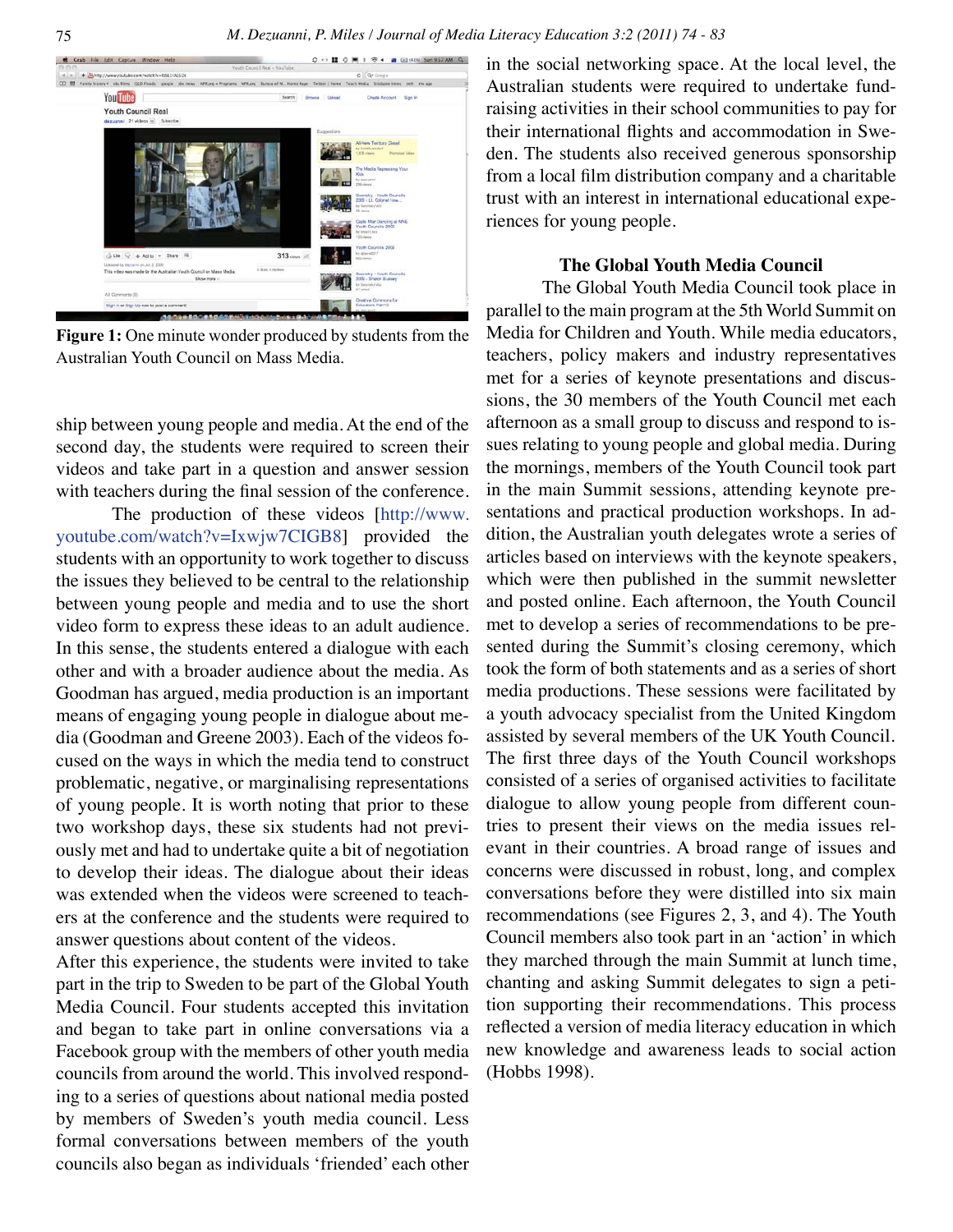76 *M. Dezuanni, P. Miles / Journal of Media Literacy Education 3:2 (2011) 74 - 83*



**Figure 2:** Members of the Global Youth Media Council discussing issues and recommendations for improvements in youth for media.

The final two days involved practical production activities in which the students worked in teams to:

- produce a press release, logo, and website, including a petition to be signed in support of the GYMC's campaign <http://globalyouthmediacouncil.com/>];
- an animation [[http://www.youtube.com/](http://www.youtube.com/watch?v=dpcosLRNPQQ) [watch?v=dpcosLRNPQQ\]](http://www.youtube.com/watch?v=dpcosLRNPQQ) focused on global youth internet access;
- and a video [[http://www.youtube.com/](http://www.youtube.com/watch?v=IvVqryi1qUI) [watch?v=IvVqryi1qUI](http://www.youtube.com/watch?v=IvVqryi1qUI)] depicting global youths' lack of voice in global media debates.

These media productions were intended to involve young people in the process of using media to further their involvement in the dialogue about media issues and to take their message to a broader audience. The centrepiece of these productions was a campaign called "Are you with us?" in which the GYMC called on the Summit delegates and people beyond the Summit to implement their six recommendations. The members of the council agreed to promote the campaign back in each of their own countries, using the media productions as resources.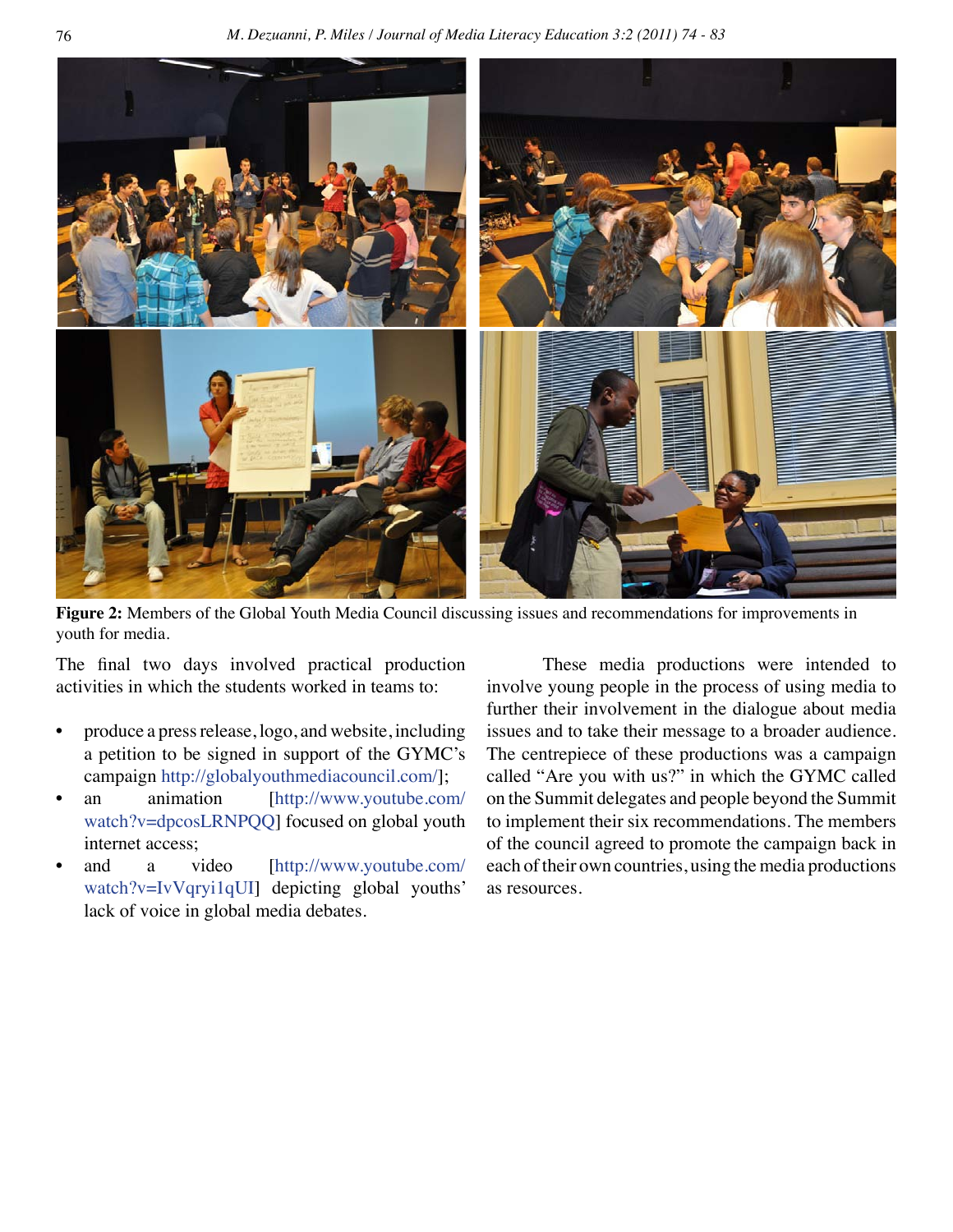

**Figure 3:** Six issues related to young people and global youth emerged through discussion and debate.

| operators and media multi-nationals should work<br>together to insure free or affordable internet access in<br>schools and libraries.                                                                 | Limited access to the Internet - Governments, mobile Negative representation of children and young<br>people in the media - Media must adopt existing<br>ethical guidelines on reporting on children and youth to<br>include a balanced representation.                                                                                    |
|-------------------------------------------------------------------------------------------------------------------------------------------------------------------------------------------------------|--------------------------------------------------------------------------------------------------------------------------------------------------------------------------------------------------------------------------------------------------------------------------------------------------------------------------------------------|
| Making sure children are safe using the Internet -<br>Education about the danger of the Internet, starting in<br>Primary School, including rights and obligations.                                    | Lack of media literacy - Media education should be<br>a part of the curriculum from an early age in every<br>country.                                                                                                                                                                                                                      |
| <b>making decisions</b> - More articles written by children<br>and youth in national and local newspapers. Every<br>country should have a Youth Media Council to comment<br>on children's TV content. | Children and young people are not involved in Commercial interest versus social responsibility -<br>Only products that are linked with children's positive<br>development should be associated with children's media.<br>More non-commercial newspaper/radio/TV channels,<br>should be funded by foundations / governments /<br>charities. |

**Figure 4:** The final list of recommendations developed by the Global Youth Media Council.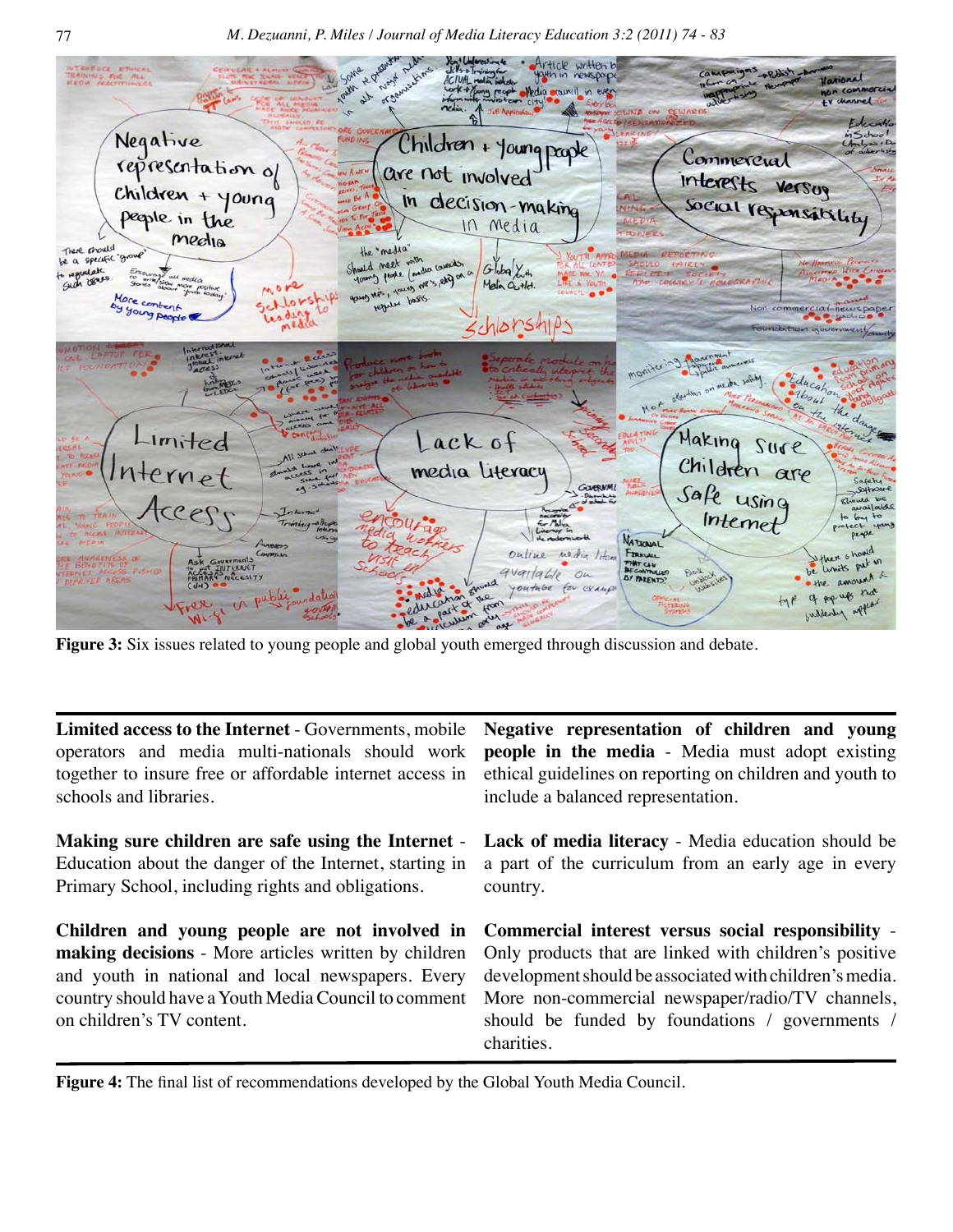

**Figure 5:** Members of the Global Youth Media Council producing an animation (left) and presenting as part of the closing ceremony at the 5th World Summit of Media for Children and Youth (right).

The culmination for the Global Youth Media Council was involvement in the Summit closing ceremony. This was one of the highlights of the Summit and brought the youth council together with the adult delegates at the Summit (Figure 5). The final presentation can be seen at: <https://www.youtube.com/watch?v=tVSkI-CbCmw>

#### **The Australian Delegates**

The four young Australians who took part in the Global Youth Media Council were from a diverse range of backgrounds. Three of the students had not previously travelled overseas and all four students spoke of the trip to Sweden as an opportunity of a lifetime. Apart from their interest in young people and global media, these students had little in common. The group was made up of a sixteen-year-old female student from Cairns in far north Queensland; a seventeen-year-old female student from the mining community of Mt. Isa in remote north western Queensland; a sixteen-year-old male student from Brisbane, a city of 1 million people located in South East Queensland; and a fourteen-yearold male student from Melbourne, a city of 3 million people in Victoria in the southern part of Australia. All these students were considered to be 'high achievers' in their schools and all had performed well in the initial competition and during the production workshops leading up to the trip to Sweden. All the students also shared relatively high-level media production skills and were familiar with using video cameras and video editing software. These students were used to 'geeking out' with media production (Ito 2010).

Despite their diverse backgrounds, the students worked very well together and formed a cohesive team as they navigated the preparation for the trip, the long international flights, the international location and the challenging workshops. The students worked hard to make a significant contribution to discussions during the GYMC sessions and were substantially involved in the creative output of the group and the development of the six key recommendations. In this sense, it might be said that the students effectively represented an Australian perspective on global media and youth. The students also generously took part in a series of interviews to reflect on their involvement in the trip and these interviews form the data to be discussed throughout the rest of this article.

## **Data Collection, Method of Analysis and Theoretical Framework**

The two authors of this article are the adults who accompanied the Australian students to Sweden. We conducted a series of informal interviews with the students using portable 'flip' video cameras. The first set of interviews was conducted after the group arrived in Sweden, but prior to the beginning of the World Summit sessions. Students were asked about their experiences of the trip to that point and their expectations and hopes for the Global Youth Council sessions. The second set of interviews was conducted at the end of the week, during the journey back to Australia. At this point, the students were handed the cameras and asked to interview each other about their experiences at the Summit. This qualitative data was analysed to identify and interpret commonly held views of the four students about their experiences of the GYMC. In this way the analysis aims to elucidate the ways in which the students' experiences of intercultural dialogue about global media experiences provided opportunities for them to voice their opinions and to learn from each other. The analysis aims to identify what the students learnt about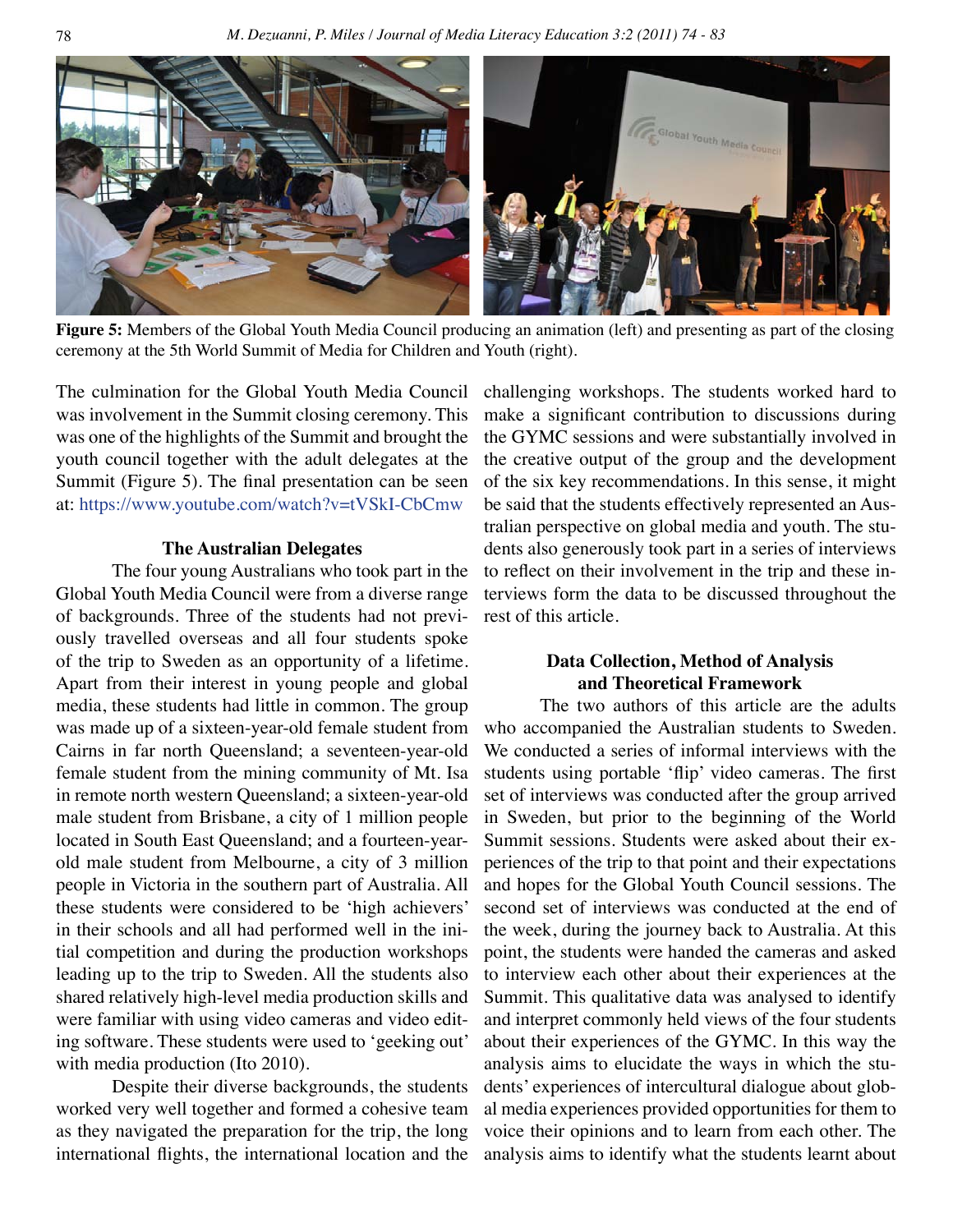the media; about other young people's experiences of the media; and how this impacted each of the students. Through this analysis, the article aims to shed new light on the possibilities for media literacy education through intercultural dialogue in globalized contexts.

The article draws on a key theory to consider the Global Youth Media Council as a space in which young people's voices potentially have influence and in which young people discover new ways of being that are potentially transformative and agentive. This is Foucault's theory of heterotopias which he describes as spaces that are potentially non-hegemonic (Foucault and Miskowiec 1986). He argues that these spaces "are something like counter-sites, a kind of effectively enacted utopia in which the real sites, all the other real sites that can be found within the culture, are simultaneously represented, contested, and inverted" (24). Heterotopias are potentially spaces in which voices that are usually marginalised may be brought into the centre and in which no one voice is considered to represent 'the truth.' This article argues that the Global Youth Media Council was a heterotopic space that allowed young people more freedom to speak and more power to act than they usually have in their schools and in the societies in which they live. It provided them with the opportunity to perform identity work in non-normative ways in a space that provided freedom to vary from social and cultural norms. This theory provides a way to think about the space and opportunity provided by the GYMC for young people to speak safely, present their 'voice' and challenge their own and others' thinking about global media cultures. From this perspective, the GYMC might be understood as providing an alternative to young people's frequent experience of being marginalised by social and cultural debate about the relationship between young people and media (Kenway and Bullen 2001).

Adults often speak on behalf of young people and develop perspectives that purport to protect their best interests without actually consulting them (Buckingham 2000). Young people's opinions and perspectives are often considered to be less valuable than those of adults, particularly educators, policy makers, and 'opinion' leaders as represented in the mainstream media. Research has also shown that young people often create normative systems in which it is not 'safe' or acceptable to challenge mainstream views about social and cultural processes (Dezuanni 2009). That is, it can be socially and culturally risky within peer groups for young people to present alternative opinions about media and popular culture. The GYMC aimed to redress these problems by providing young people an opportunity to have a dialogue in a safe space and then 'speak back' to an international adult audience.

## **Media Education, Intercultural Dialogue and Identity Work**

Media education has a long history of exploring intercultural concepts through its focus on media representations of people, places, and ideas. The academic field of Cultural Studies has influenced media education through its focus on gender, ethnicity, class, and national cultures (Williamson 1990; Hall and Open University 1997). It is typical, for example, for media education students to conduct visual analysis of media texts to identify the values and beliefs underlying the construction and reception of the texts. Media education, however, has focused less on the role of intercultural dialogue as a strategy for learning about how the media deals with cultural difference. While discussion and conversation about issues is common in media classrooms, these dialogues usually occur within closed classrooms in which the conversations occur within peer groups and the institutional expectations of the school. Dezuanni (2010) argues that this positions young people such that it is risky for them to speak openly and honestly with their peers and teachers. From this perspective, the Global Youth Media Council provided a potentially unique opportunity for its young participants to step outside their comfort zones in an unfamiliar context that provided an opportunity to be open to cultural diversity. The GYMC provided a heterotopic space in which it was less risky to explore a diversity of opinions and ideas.

The desire for the Youth Council to provide a unique (and less risky) space was evident during the first interview conducted with members of the Australian Youth Media Council, which took place over lunch in Karlstad before the first Summit sessions. The students had just arrived on the train from Stockholm and were very excited about taking part in the Summit. It is clear from their responses that there was a lot of expectation for what the experience should be able to provide:

**Teacher:** What do you think the conference is going to be like?

**Adam:** I think it's going to be really interesting to hear what people from all over the world have got to say about media and kids and give their opinions and all that. And, um, yeah, I think it's going to be a really good experience.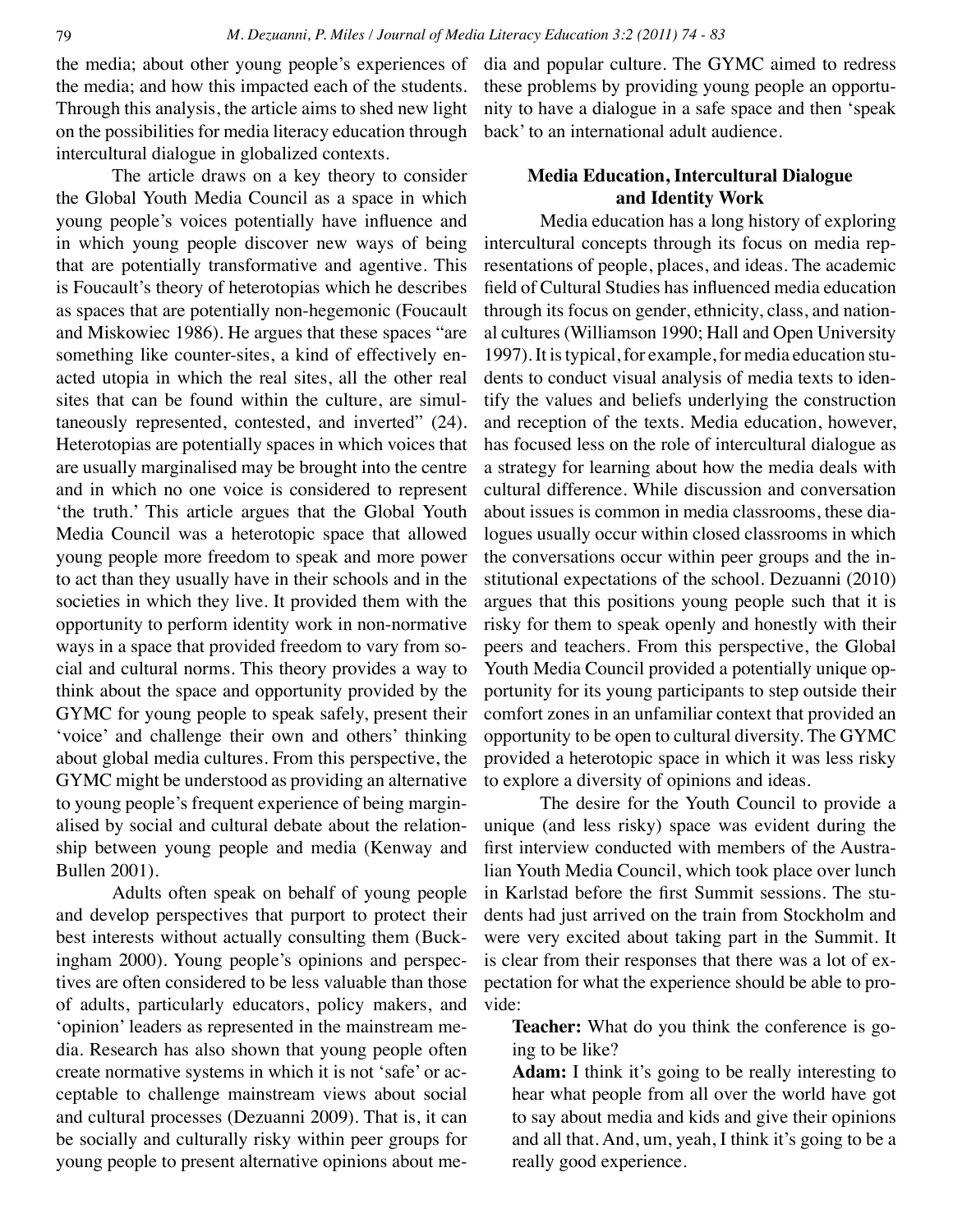**Mark:** I think the main thing I want to get out of it is talking to other people our own age from around the world. And just, sort of conversing with them about, you know, whether they are facing the same sort of issues on different sides of the world. And yeah, just finding out that, sort of, cultural shock value of how your media is different to mine and how do they compare? What's the same, what's different? I think that's the main reason I wanted to come to this international Summit. […] We can see and analyse and all that sort of thing, what's in front of our face. But what's in the faces of others is a different thing.

**Danielle:** I am keen to learn more about the cultural, like the diversity and stuff. Yeah, what Mark said about learning about other people's… like what they see. That's pretty interesting. Yeah, I just think it will be a good experience. […]. I'm keen for it to break stereotypes of other countries. Like through the country, you just sort of have assumptions about what they do and what they are like and how they talk and stuff. And I think it would be interesting to see if that's true or not.

**Amanda:** I am really looking forward to the workshops, like just looking forward to learning about all sorts of different things. Cause I'm going to be a teacher, just learning about, like with different cultures and stuff like that, so you get other people's input. It will be a good experience to have come here, like being my first international trip and then telling my students in the future that I've been to a conference.

At least two common ideas come out of the students' answers. Firstly, they want to learn about other young people's media experiences and they believe that the Summit will provide a unique experience that is generally less possible via classroom based media education experiences. These students seem to have a positive disposition to the idea of intercultural dialogue. It is likely that the students' previous experiences of submitting to the competition, taking part in the workshop in Brisbane and meeting other international Youth Council members through Facebook has oriented them towards this perspective. They recognise this as a unique opportunity to learn about the media and other young people's experiences of it. Mark's comment that "what's in the faces of others is a different thing" suggests openness to the idea that there are limits to what he can learn from analysing his own situation. The idea that what others "see" might be different from one's own perspective demonstrates a sophisticated understanding of what the Summit might offer as a learning experience. It also suggests a willingness to treat other young people's perspectives and ideas with respect and that Mark recognises limitations of his own knowledge. It is interesting that later in the interview all the Australian students expressed a degree of anxiety about whether or not the other students would be able to speak English and the possibility that this might hinder their possibilities for having a meaningful exchange of ideas.

The second common idea to come out of the students' responses is that they want to explore the idea of cultural diversity and seem excited to have the opportunity to learn about other people. Danielle's comment that she wants to "break stereotypes of other countries" suggests that she wants to have a deeper understanding of other young people's cultures and experiences. She recognises the limitations of her own understanding of people from other countries and wants to rectify this. She seems willing to have her ideas challenged. Amanda recognises the educational potential of the Summit from the perspective of a future teacher. In 2010, she was in her first year as a university student undertaking a pre-service teacher education course. Her perspective that the Summit will expose her to other people's "input" suggests that she believes she has a lot to learn from the experience. It is interesting that prior to taking part in the Summit, the students' construction of the Summit was that it would be a unique educational opportunity and an opportunity to challenge themselves. They have not, for example, constructed it as an opportunity to voice their own opinions or to challenge the global media status quo. They have conceived of the Summit very much as a heterotopia in which young people will come together to exchange ideas in a free and supportive way that will enable them to become more informed and better people.

### **Post Summit Reflections**

On the final day of the Summit, the Australian members of the Global Youth Council said their goodbyes to their new international friends and got back on the train to Stockholm. The teachers handed the flip cams to the students and asked them to interview each other to reflect on their experiences of the Summit. The following exchange was recorded by Danielle as she asked Mark some initial questions: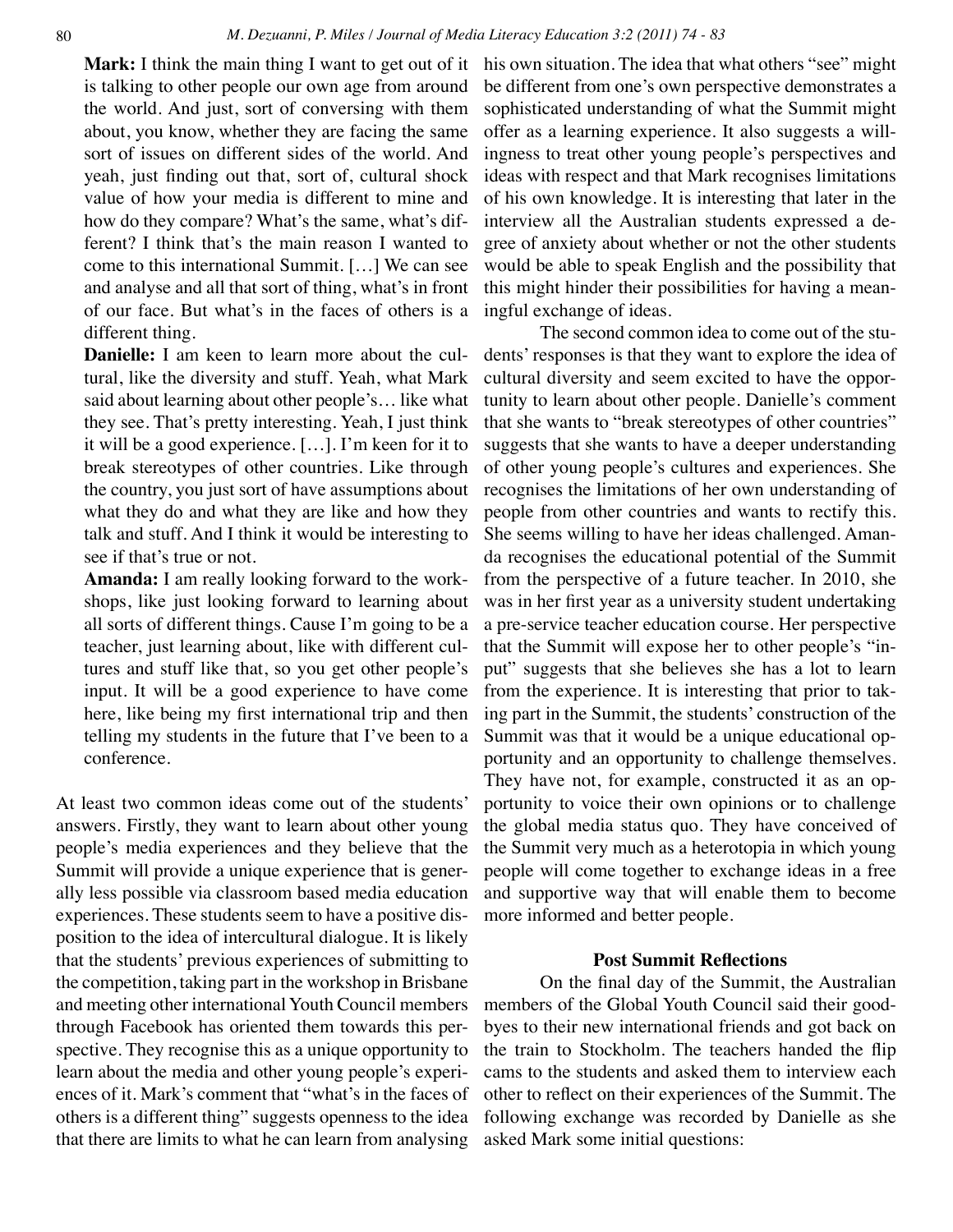**Danielle:** As this is a reflection, why don't you reflect for the camera?

**Mark:** The conference was quite good, I thought. It was a really well put together four days, I think, Even though I found it to be quite ironic that it was a conference for youth and children and media but most of the people there were adults. I'm just saying. But even as a young person being there at a conference, it was focused mainly at teachers. But it was really good. I found it to be quite a good learning experience.

**Danielle:** So if they could improve it what do you reckon they should do?

**Mark:** I reckon invite more kids… invite more kids… cause they're the future of media, I guess. They [the teachers] need to appreciate that more... rather than just take it back to the classroom. Have them [the students] get a first-hand experience.

Mark's interpretation of the experience suggests that while he enjoyed himself and learnt a lot he was disappointed that the main Summit agenda tended to exclude young people and that the Youth Council sessions were not considered to be a key aspect of the Summit. His recommendation is for more young people to be invited to the conference. It should be noted that the GYMC included about 30 young people and the Summit included several hundred delegates. Mark's comments therefore reflect the reality that the youth council members were significantly overwhelmed by the sheer number of adults. It is also the case that the GYMC sessions occurred in a location relatively remote from the main Summit sessions and that few adults at the Summit were aware that they were taking place. There was no interaction between the GYMC and the main delegates except for the closing ceremony presentation. Therefore, the Youth Council members were not really in dialogue with the adults at all. Mark's point is that more kids should be invited so that they can experience the knowledge developed in a conference context, rather than teachers simply talking to each other about what to take back to the classroom. As mentioned above, during one lunchtime the GYMC members took part in an 'action' during which they marched on the Summit delegates while they were having lunch, to increase the sense that they had a 'voice' during the Summit. In this context, Mark's comments might be seen as representing the voice of a sixteen-year-old teenager who feels like an outsider in the main, adult-oriented, Summit agenda.

Despite Mark's disappointment at feeling somewhat marginalised by the main Summit agenda, he gained a great deal from his involvement in the Youth Council sessions, as indicated in the following exchange:

**Danielle**: What do you think you are going to take back to Australia?

**Mark:** A wealth of knowledge about… on youth and media… really, and that's not being, you know, pompous…yeah, really, and a lot more understanding about global perspectives on youth and media.

**Danielle:** Do you think that our campaign is going to be successful?

**Mark:** I think it will be as successful as we make it. And I really, really, really believe in it. I think it's going to be a winner.

**Danielle:** Is your heart and soul in it? Are you emotional for our campaign like I was?

**Mark:** Oh, well, I didn't cry when were all about to leave. But I think the reason I didn't cry was because I know I am still going to be connected to those people through the campaign. And I am going to make it a point to be further involved in it and not just go home and leave it.

**Danielle:** How are you going to take it to – are you going to go to the papers or whatever?

**Mark:** Ah, yeah, the two main outlets I'm going for are children's television and that's probably going to be through Carbon media and ABC 3. And also youth radio, 4ZZZ. So I've got two main connections there. And also I have a reporter who took interest in me before I went to the conference.

**Danielle:** So, if you could pick one favourite thing about this entire trip, what do you think it is?

**Mark:** I'm going to say the first young Swedish people that we met as a youth council on the first day. A bunch of them came up and we just started chatting and it was the first international connection that I made and it led to many more. Yeah – it was terrific.

**Danielle:** Peace out!

Mark has clearly gained a great deal from the Youth Council sessions, including knowledge about other young people's media experiences and inspiration to try to effect change on his return to Australia. His repetition that he "really" believes in the campaign developed by the GYMC suggests that he is passionate about it. As a media education experience, the GYMC has provided Mark with a host of new knowledge about the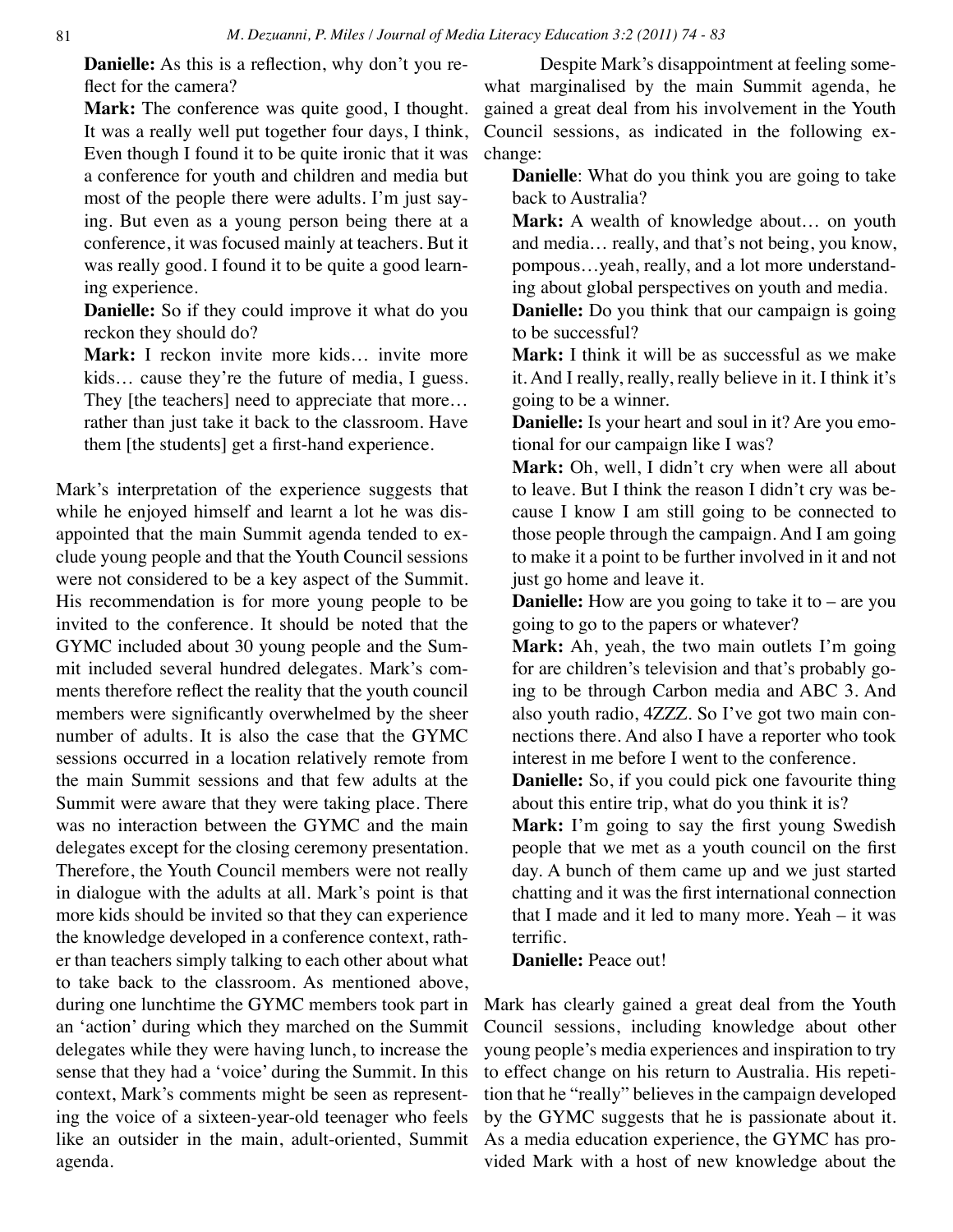key media related issues facing young people around the world, which he is unlikely to have had an opportunity to develop in his usual classroom experiences. In addition, it is clear that the GYMC provided Mark with a cause and community to identify with. While he felt like an outsider in the broader Summit context, his reflection suggests he felt like an insider within this group of international friends, who share his passion for media reform. He was very pleased to be able to make these friends and to be accepted within the group. He feels empowered by this connection and wants to take the campaign back to his home country and to continue the dialogue about young people and media in a broader context. He is serious enough about this to have considered some avenues for action on his return to Australia. For Mark, whose reflections were similar to the other Australian delegates' reflections, the GYMC was informative and inspirational.

## **Media Learning and the Global Youth Media Council**

The GYMC provided a unique media literacy education experience for the four young Australians discussed in this article because they learnt about global media issues through intercultural dialogue and through their involvement in sustained media production. The authors of this article believe that intercultural dialogue enabled the development of connected and deep knowledge about the media. It was connected in the sense that it allowed the students to hear the first hand experiences of other young people, providing them with insights and understandings they would be less likely to develop in their school classrooms. They gained depth of knowledge through making comparisons across countries and by going through the process of distilling commonalities and differences to develop their set of recommendations for media reform. During discussions led by other young people, they learnt about the complex ways in which the media operates in different parts of the world and the differences and similarities to the Australian context. This learning aligns to the media education 'key concepts' of 'institutions and industries'. They also learn about media 'audiences' through their consideration of the relationships between young people and the media in different countries and the extent to which young people have access to the means of production.

The students also developed their media literacies through sustained media production experiences leading up to and during the Summit. As noted above, in the lead up to the Summit they produced videos of themselves talking about the media and 'one minute wonder' videos about young people and media. During the trip to Sweden and the Summit, they documented their travel through photography and video production; they took part in practical workshops; they planned and wrote articles for the Summit newsletter; and they produced various aspects of the GYMC campaign. The students each developed a range of skills and knowledge about forms of media production. More importantly they learnt how to use their media production skills to contribute to dialogue and debate on an issue highly relevant to them. It could be argued that media literacy education has no more important goal than to enable young people to use the tools provided by digital media to take part in 'conversations' about media power, identities, and cultural diversity.

## **Conclusion: From the Margins to the Centre and Back Again**

The members of the Australia Youth Media Council travelled around the world by plane and train with the objective of spending several days talking with other young people about their experiences with the media. They left their communities and their comfort zones to embark on an adventure with the ultimate aim of improving the relationship between media and young people. They travelled on the modern day equivalents of boats to undertake a process not dissimilar to the journeys undertaken by generations of people seeking to understand difference and explore 'the unknown'. Foucault argues, "The ship is the heterotopia par excellence. In civilisations without boats, dreams dry up, espionage takes the place of adventure, and the police take the place of pirates" (Foucault and Miskowiec 1986). The Global Youth Media Council sessions in Karlstad allowed a group of thirty young people to dream of better media futures, to be adventurous and step outside their comfort zones, and to 'steal' ideas and techniques from the mainstream media to spread their message. The GYMC, however, did come to an end and the campaign for media reform has not been as successful as the four young Australians would have hoped. While they learnt a great deal from their experience, subsequent conversations with them suggest that they are disappointed about the outcome of their campaign.

The problem with heterotopias is that by definition they exist in contrast to everyday spaces and as the young participants returned to their schools and lives, it has not been easy for them to stay connected to the